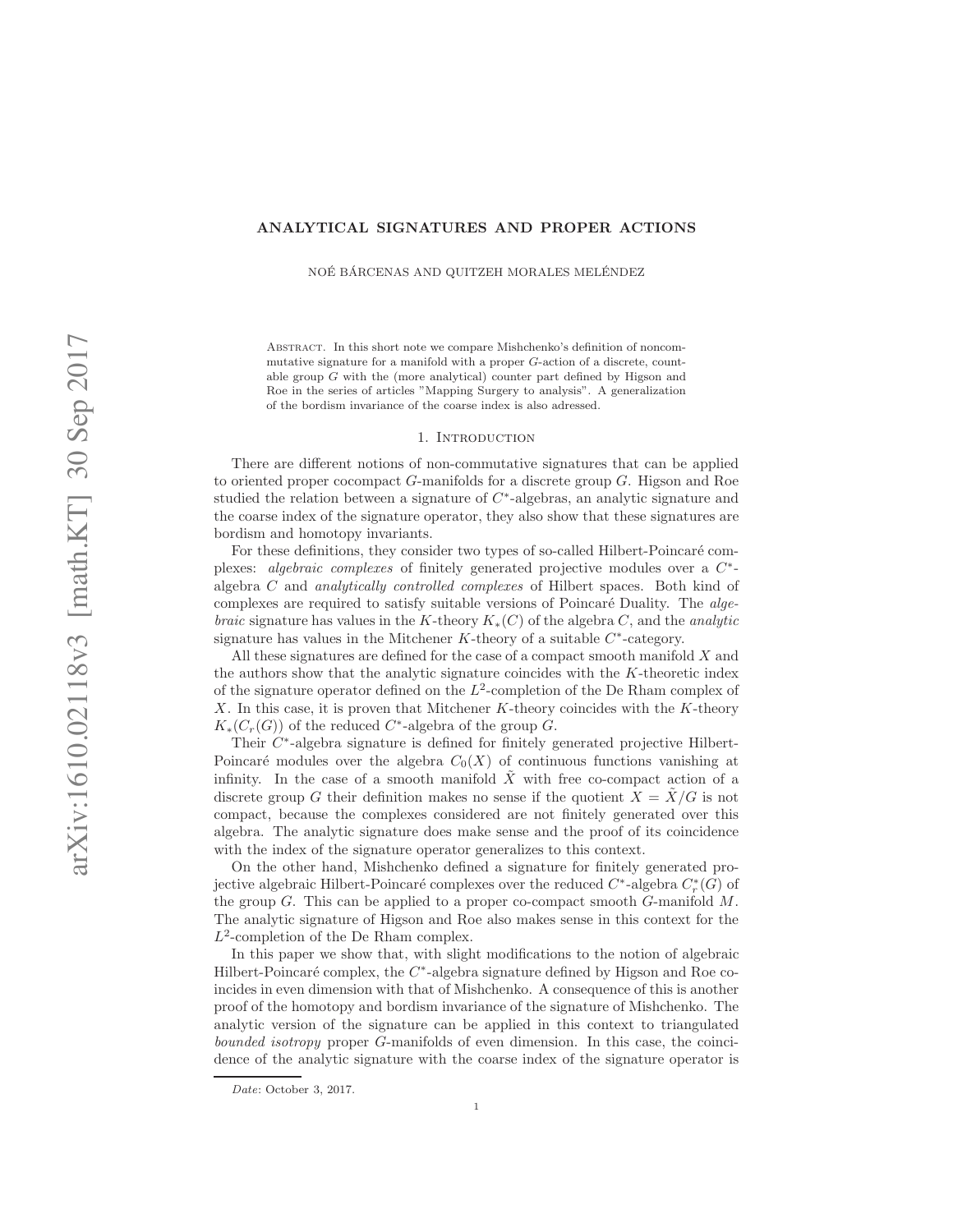a consequence of the results proven by Higson and Roe. Also, another version of bordism invariance due to Wulff is considered in this context. In the last section, we syntetize the relations between the signatures considered.

#### 2. Aknowledgements

The first author thanks the support of PAPIIT-UNAM grants IA 100315 "Topología Algebraica y la Aplicación de Ensamble de Baum-Connes", IA 100117 "Topología Equivariante y Teoría de Índice", as well as CONACYT-SEP Foundational Research grant "Geometría no conmutativa, Aplicación de Baum-Connes y Topología Algebraica ".

The authors thank V. Manuilov for helpful comments on the proof of Theorem 7.1 .

# 3. ALGEBRAIC HILBERT-POINCARÉ COMPLEXES AND THEIR SIGNATURE

In  $[9]$  a signature for a Hilbert-Poincaré complex was defined. This definition is as follows.

Let C be a  $C^*$ -algebra. Recall that an n-dimensional Hilbert-Poincaré complex is a triple  $(E, b, S)$  where  $(E, b)$  is an *n*-dimensional chain complex

(3.1) 
$$
E_0 \xleftarrow[b_1]{} E_1 \xleftarrow[b_2]{} \cdots \xleftarrow[b_n]{} E_{n-1} \xleftarrow[b_n]{} E_n
$$

of finitely generated projective Hilbert modules over a  $C^*$ -algebra  $C, S : E \to E$  is a self-adjoint operator such that

- (i)  $S_k : E_{n-k} \to E_k$ , where  $S_k = S|_{E_{n-k}}$ ,
- (ii)  $b_k S_k + S_{k-1} b_{n-k+1}^* = 0$  and
- (iii) S induces an isomorphism from the homology of the dual complex  $(E, b^*)$ to the homology of the complex  $(E, b)$ .

The second condition means that  $S : (E, -b^*) \to (E, b)$  is a chain map. We recall the following definition from [1, Def. 2.2, p. 280]

**Definition 3.2.** The mapping cone of a chain map  $A : (E', b') \rightarrow (E, b)$  is the complex

$$
(3.3) \t E_0'' \xleftarrow[b_1]{} E_1'' \xleftarrow[\cdot \cdot \cdot \cdot \cdot \xleftarrow[b_n]{} E_n'' \xleftarrow[b_{n+1}]{} E_{n+1}''
$$

where  $E''_j = E'_{j-1} \oplus E_j$  and differential  $b'' : E'' \to E''$  defined by

(3.4) 
$$
b''_j = \begin{pmatrix} -b'_{j-1} & 0\\ A_{j-1} & b_j \end{pmatrix}
$$

Using the language and notations in [1], the definitions of the signature are as follows.

**Definition 3.5.** (Mishchenko, [9, sec.3]). Let  $(E, b, S)$  be a Hilbert-Poincaré complex of Hilbert C-modules (with S self-adjoint and  $bS+Sb^* = 0$ ) and let  $(E \oplus E, b_S)$ the mapping cone of S. Then, the signature of  $(E, b, S)$  is the formal difference  $[Q_+] - [Q_-]$  in  $K_0(C)$  of the positive and negative projection of the restriction of the map  $B<sub>S</sub>$  to the  $+1$  eigenspace of the symmetry which exchanges the two copies of E in  $E \oplus E$ .

Remark 3.6. In the construction of Mishchenko [9] the summands in the mapping cone are interchanged and this gives a different formula for the operator:  $B<sub>S</sub>$  =  $Tb_S + b_S T$ , where T is the symmetry in [9, p.14]. Both constructions give the same operator as a result, and this operator restricts to the operator  $G_{ev} = b + b^* + S$ on the  $+1$  eigenspace of the symmetry which exchanges the two copies of E in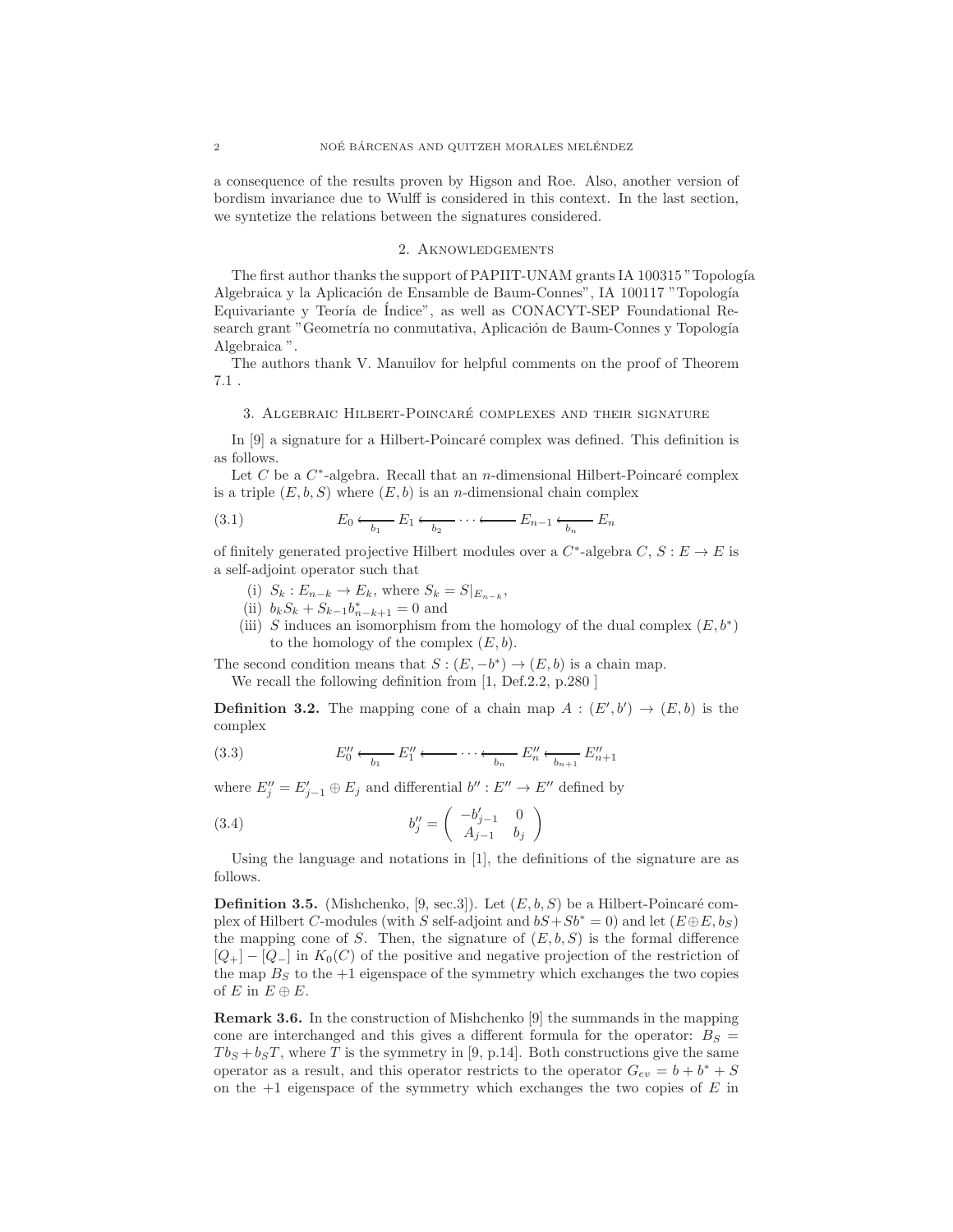the construction of the mapping cone presented here and borrowed from [1]. More precisely, according to definition 3.5, one has  $b_S = \begin{pmatrix} b & 0 \\ c & b \end{pmatrix}$  $S \quad b^*$  $\Big)$  and

$$
B_S=\left(\begin{array}{cc} b+b^* & S \\ S & b+b^* \end{array}\right)
$$

Then one has

$$
\left(\begin{array}{cc}b+b^* & S \\ S & b+b^*\end{array}\right)\left(\begin{array}{c}v \\ v\end{array}\right)=\left(\begin{array}{c}(b+b^*+S)v \\ (b+b^*+S)v\end{array}\right).
$$

But the space  $A_{\rm ev} = \begin{cases} v_{\rm w} \\ w_{\rm w} \end{cases}$  $\overline{v}$  $\vert v \in E \rangle$  is the +1 eigenspace of the symmetry

 $\begin{pmatrix} 0 & 1 \\ 1 & 0 \end{pmatrix}$  interchanging the two summands in  $A = E \oplus E$ , and  $B_S$  commutes with this symmetry. This eigenspace identifies with E and the restriction of  $B<sub>S</sub>$  to  $A<sub>ev</sub>$ identifies with the operator  $G_{ev} = b + b^* + S$ 

**Definition 3.7.** (Higson-Roe). Let  $(E, b, S)$  be an even dimensional Hilbert-Poincaré complex of Hilbert C-modules. The signature of  $(E, b, S)$  is the formal difference  $[P_+] - [P_-]$  of the positive projections of  $B + S$  and  $B - S$  respectively, where  $B = b + b^*$ .

### Proposition 3.8. Definitions 3.5 and 3.7 coincide.

*Proof.* Definition (3.5) is just the index in  $K_0(C)$  of the restriction  $G_{ev}$  of the operator  $B<sub>S</sub>$  to the +1 eigenspace  $A<sub>ev</sub>$  of the symmetry which exchanges the two copies of E in  $E \oplus E$ . In other words, this is the index of the operator  $G_{ev}$  in  $K_0(C)$ . This index comes from a decomposition of the space  $A_{ev} = A_{ev}^+ \oplus A_{ev}^-$  with associated projections  $Q_+$  and  $Q_-$  respectively.

On the other hand, definition 3.7 associates the positive projections  $P_+$  and  $P_$ of the restrictions  $B + S$  and  $B - S$  (respectively) of the operator  $B<sub>S</sub>$  to the +1 and  $-1$  eigenspaces  $A_{ev}$  and  $A_{odd}$  (respectively) of the symmetry interchanging the two copies of E. But the spaces  $A_{ev}$  and  $A_{odd}$  are isomorphic by the map T in [9, p. 14] and the decomposition  $A_{ev} = A_{ev}^+ \oplus A_{ev}^-$  induces a similar decomposition of  $A_{odd} = T(A_{ev}^+) \oplus T(A_{ev}^-)$  whose corresponding projections have opposite signs in  $K$ -theory.

Remark 3.9. Higson-Roe definition of the index while more elaborated is more suitable for the aim of comparison with the index of the signature operator on the de Rham complex. Mishchenko's definition is a more straightforward generalization of the signature of an algebraic Poincaré complex to the context of  $C^*$ -algebras.

# 4. ANALYTICALLY CONTROLLED HILBERT-POINCARÉ COMPLEXES OVER  $C^*$ -categories and their signature

Here we recall the definition of an analytically controlled Hilbert-Poincaré complex, its signature and other relevant constructions from [1].

Consider a triple  $(H, b, S)$ , where  $(H, b)$  is an *n*-dimensional chain complex

(4.1) 
$$
H_0 \xleftarrow[b_1]{} H_1 \xleftarrow[b_2]{} \cdots \xleftarrow[h_{n-1} \xleftarrow[b_n]{} H_n
$$

of Hilbert spaces, the operator b is an unbounded, closed operator such that  $b \circ b$  is defined an equal to zero, i.e.  $Image(b) \subset Domain(b), b^2 = 0$ . The map  $S : H \to H$ is an everywhere defined self-adjoint operator such that

- (i)  $S_k: H_{n-k} \to H_k$ , where  $S_k = S|_{H_{n-k}}$ ;
- (ii)  $S : (H, -b^*) \to (H, b)$  is a chain map, i.e.  $S(Domain(b^*)) \subset Domain(b)$ and  $(bS + Sb^*)v = 0$  for every  $v \in Domain(b^*)$ ;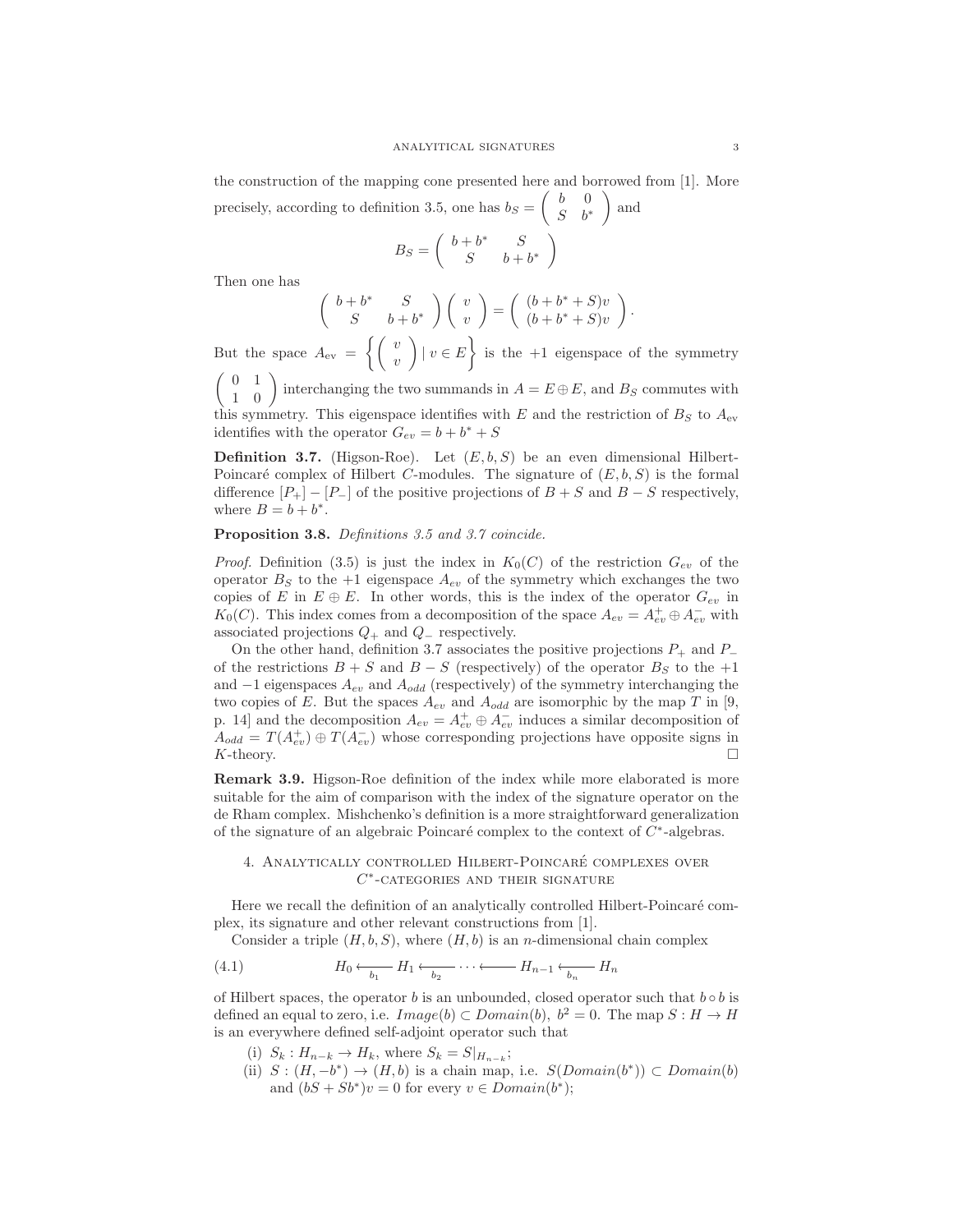(iii) S induces an isomorphism from the homology of the dual complex  $(H, b^*)$ to the homology of the complex  $(H, b)$ .

Such a triple is called an *analytic Hilbert-Poincaré complex*.

**Definition 4.2.** A  $C^*$ -category  $\mathfrak A$  is a subcategory of all Hilbert spaces and bounded linear maps, i.e. an additive subcategory such that the morphisms sets  $Hom_{\mathfrak{A}}(H_1, H_2)$ are Banach subspaces of the set  $Hom(H_1, H_2)$  of bounded linear operators from the Hilbert space  $H_1$  to the Hilbert space  $H_2$ .

**Definition 4.3.** A  $C^*$ -category ideal  $\tilde{j}$  of the  $C^*$ -category  $\mathfrak{A}$  is a  $C^*$ -subcategory possibly without identity morphisms such that any composition of a morphism in  $\mathfrak A$  with a morphism in  $\mathfrak J$  is a moprhism in  $\mathfrak J$ .

**Remark 4.4.** In the case of a  $C^*$ -category with a single object, this definition of ideal coincides with that of a (bilateral) ideal of a  $C<sup>*</sup>$ -algebra of bounded operators on a fixed Hilbert space. In all of the following constructions, we will fix this Hilbert space.

**Definition 4.5.** An unbounded, self-adjoint Hilbert space operator  $D : H \to H$  is said to be analytically controlled over the pair  $(\mathfrak{A}, \mathfrak{J})$  if

- (i) H is an object of  $\mathfrak{J}$ ,
- (ii) the operators  $(D \pm iI)^{-1}$  are morphisms of  $\mathfrak{J}$ , and
- (iii) the operator  $D(1+D^2)^{\frac{1}{2}}$  is a morphism of  $\mathfrak{A}$ .

This definition means that  $f(D)$  is a morphism of  $\mathfrak J$  for every  $f \in C_0(\mathbb{R})$  and  $f(D)$  is a morphism of  $\mathfrak A$  for every  $f \in C_0[-\infty,\infty]$ .

**Definition 4.6.** A complex  $(H, b)$  of Hilbert spaces is said to be analytically controlled over  $(\mathfrak{A}, \mathfrak{J})$  if the self-adjoint operator  $B = b + b^*$  is analytically controlled over  $(\mathfrak{A}, \mathfrak{J})$  according to definition 4.5.

**Definition 4.7.** An analytic Hilbert-Poincaré complex  $(H, b, S)$  is said to be analytically controlled over  $(\mathfrak{A}, \mathfrak{J})$  if the complex  $(H, b)$  is analytically controlled over  $(\mathfrak{A}, \mathfrak{J})$  in the sense of the previous definition, i.e. if  $B = b + b^*$  is analytically controlled, and the duality operator  $T$  is a morphism in  $\mathfrak{A}$ .

It is shown in [1, lemma 5.8 and the discussion on p.291] that for a Hilbert-Poincaré complex analytically controlled over  $(\mathfrak{A}, \mathfrak{J})$  the difference  $P_+ - P_-$  of the positive projections of the operators  $B + S = b + b^* + S$  and  $B - S = b + b^* - S$ belongs to the ideal J of A, where A is the  $C^*$ -algebra of  $\mathfrak A$ -endomorphisms of the space  $H$  and  $J$  is the  $C^*$ -algebra of  $\mathfrak J$ -endomorphisms of the same space. This means that the formal difference  $[P_+] - [P_-]$  is an element of the group  $K_n(J)$ . There is a natural map  $K_n(J) \to K_n(\mathfrak{J})$  so there is a class in  $K_n(\mathfrak{J})$  determined by the difference  $[P_{+}]-[P_{-}].$ 

**Definition 4.8.** Let  $(H, b, S)$  be a Hilbert-Poincaré complex analytically controlled over  $(2l, 3)$ . Its analytical signature is the class determined by the formal difference  $[P_{+}] - [P_{-}]$  in  $K_n(\mathfrak{J}).$ 

# 5. Signatures of a G-manifold

In this section we modify some the notions in [2] to extend the main results there to include proper, not necessarily free actions. Namely, we extend the definitions of the control categories. Also, we take into account the additional structure on the complex  $C_*^{l^2}(M)$  of a co-compact G-manifold M needed to make it an algebraic Hilbert-Poincaré complex over the reduced  $C^*$ -algebra  $C^*_r(G)$ . This complex also is interpreted by Higson and Roe as an analytically controlled Hilbert-Poincaré complex and, therefore, it has two signatures. The relation between this signatures is addressed.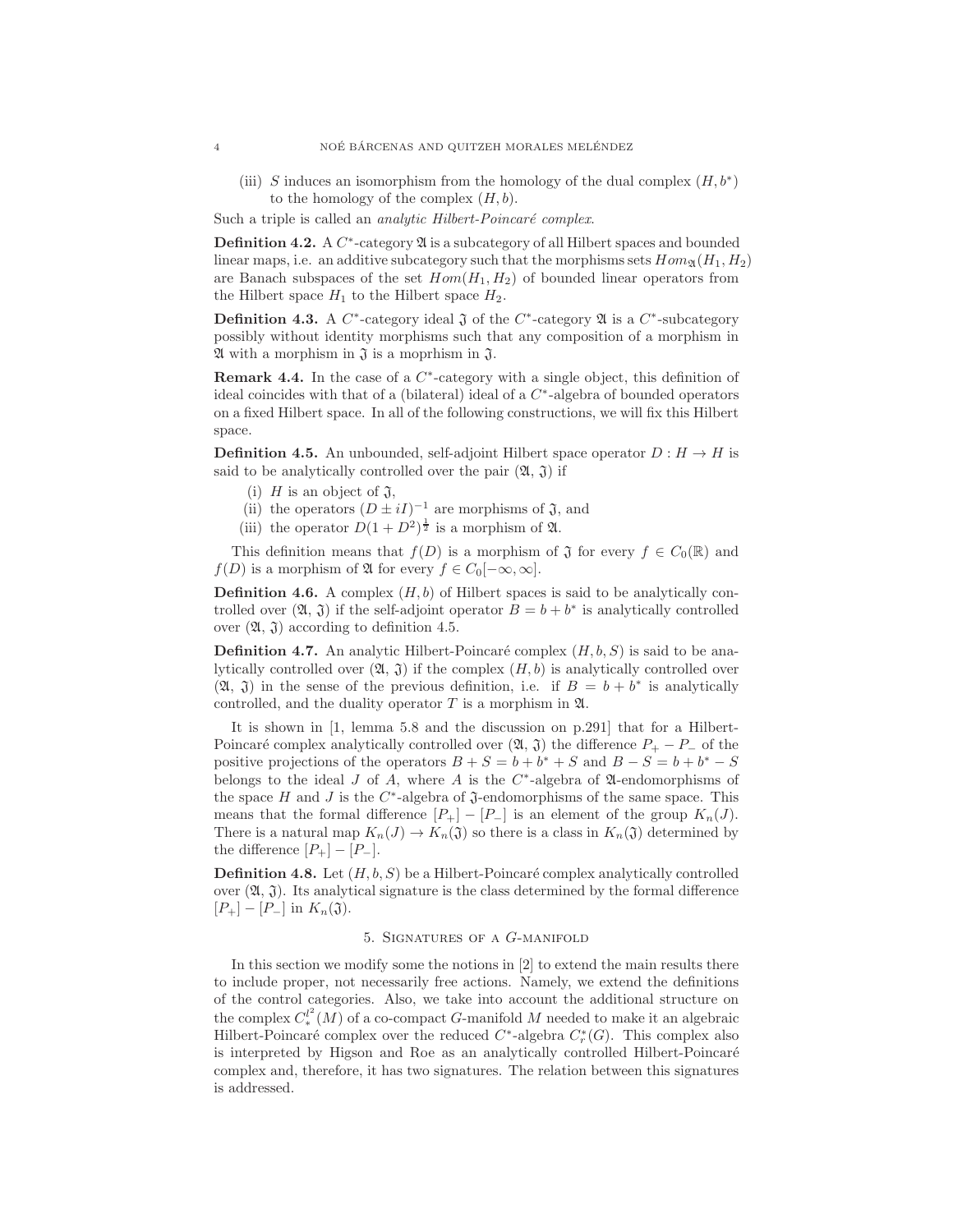5.1. The algebraic signature of a triangulated smooth  $G$ -manifold. In [4],  $[8]$  it is shown that a smooth manifold M with proper action of a discrete group G admits G-invariant triangulations. They also show the uniqueness of this piecewise linear structure up to barycentric subdivision. In this case one shall choose a triangulation such that every simplex is either fixed point-wise or permuted by the action.

Following [2, p.306-310] we denote by  $C_*(M)$  the space of finitely supported chains on  $M$  with complex coefficients, then for each  $p$  the complex vector space  $C_p(M)$  has a basis comprised of the p-simplices. Define an inner product on  $C_p(M)$ such that this basis is orthonormal. The completion of this space is denoted by  $C_p^{l^2}(M)$ , in other words, this is the Hilbert space of square summable p-chains on M. The differentials  $\partial_p: C_p(M) \to C_{p-1}(M)$  extend to operators  $b_p: C_p^{l^2}(M) \to$  $C_{p-1}^{l^2}(M)$ .

The operators  $b_p$  are bounded if the number of simplices in the triangulated space M with a common boundary is bounded, and this assumption can in turn by reduced to requiring that the number of simplices containing a point in the space  $M$  is bounded. Such a space  $M$  is called of bounded geometry.

Also, the adjoint operators  $b_p^*: C_{p-1}^{l^2}(M) \to C_p^{l^2}(M)$  identify with the extension of the co-boundary maps. This makes  $(C_*^{l^2}(M), b)$  a complex of Hilbert spaces.

Denote by  $C_0(M)$  the algebra of continuous functions vanishing at infinity. Define a representation of  $C_0(M)$  on  $C_*^{l^2}(M)$  as follows: for every  $f \in C_0(M)$  and chain  $c = \sum_{\sigma} c_{\sigma}[\sigma],$ 

$$
f\cdot c = \sum_{\sigma} f(b_{\sigma}) c_{\sigma}[\sigma],
$$

where  $b_{\sigma}$  is the barycenter of the simplex  $\sigma$ . With this and the bounded geometry assumption, one might interpret  $(C_*^{l^2}(M), b)$  as a complex of Hilbert  $C_0(M)$ -modules, but this spaces are not in general finitely generated over this algebra.

On the other hand, as the action of  $M \times G \to M$  is simplicial, the complex  $C_*(M)$  has a natural action of this group defined by the formula

$$
c \cdot g = \sum_{\sigma} c_{\sigma} [\sigma] g = \sum_{\sigma} c_{\sigma} [\sigma g],
$$

for  $g \in G$ . The action is simplicial, so it commutes with the boundary map. As the action either fixes simplices or permutes them, this action is by unitaries, and it extends to a representation of the reduced  $C^*$ -algebra  $C^*_r(G)$  of the group G. This means that  $(C_*^{l^2}(M), b)$  is a complex of  $C_r^*(G)$ -modules. If the quotient  $M/G$ is compact, then the modules  $C_p^l(M)$  are finitely generated: one may assume that there is a finite number of simplices in the triangulation of the compact quotient  $X = M/G$  induced by the map  $M \to M/G$ , and this means that there is a finite number of G-orbits of simplices in M.

In order to analyze Poincaré duality in this context one shall first give some explicit expression of the action of G on cochains. If  $u: C^p(M) \to \mathbb{C}$  a p-cochain, this is defined by the rule

$$
(u \cdot g)[\sigma] = u([\sigma g^{-1}]),
$$

for  $\sigma \in C^p(M)$ .

The Poincaré duality homomorphism of an oriented, possibly non-compact manifold M is given by the intersection  $[M] \cap u$  of the fundamental class of the manifold with a finitely supported cochain u. More precisely, let  $u : C^{n-p}(M) \to \mathbb{C}$  a finitely supported  $(n-p)$ -cochain and  $[M] = \sum_{\sigma} (-1)^{\epsilon(\sigma)}[\sigma]$  the fundamental class, where  $\epsilon(\sigma)$  denotes the orientation of the simplex  $\sigma$  induced by the orientation of the manifold  $M$ , and the sum runs over all *n*-simplices in the triangulation of  $M$ . Then,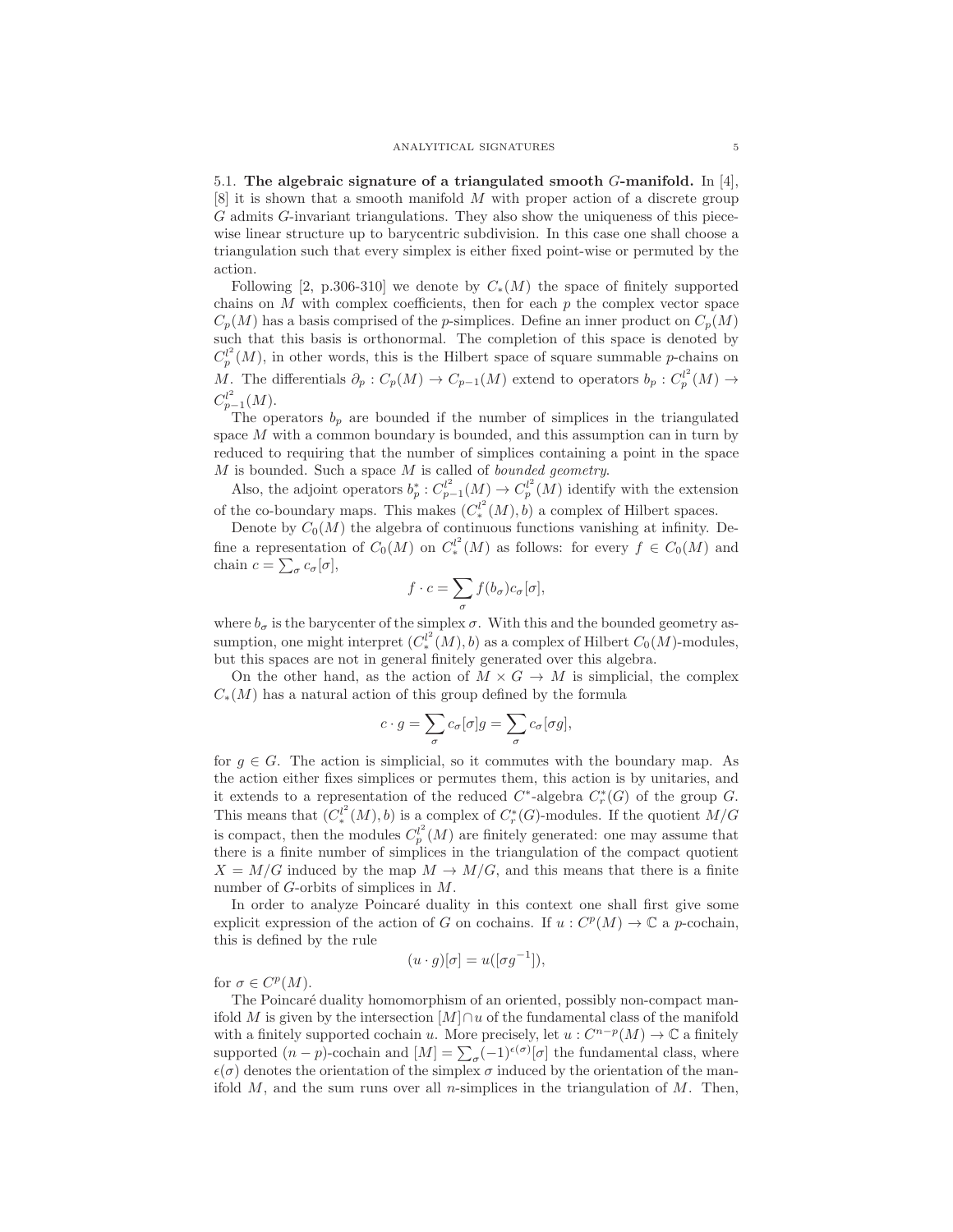the Poincaré duality homomorphism  $T_p : C^{n-p}(M) \to C^p(M)$  is defined by the formula

$$
T_p(u) = [M] \cap u = \sum_{\sigma = [v_0 \cdots v_n]} (-1)^{\epsilon(\sigma)} u([v_0 \cdots v_{n-p}])[v_{n-p} \cdots v_n].
$$

This map is G-equivariant, i.e. satisfies the identity

$$
T_p(u \cdot g) = (T_p(u)) \cdot g.
$$

Indeed,

$$
(T_p(u)) \cdot g = \left(\sum_{\sigma=[v_0\cdots v_n]} (-1)^{\epsilon(\sigma)} u([v_0\cdots v_{n-p}])[v_{n-p}\cdots v_n]\right) \cdot g =
$$
  
\n
$$
= \sum_{\sigma=[v_0\cdots v_n]} (-1)^{\epsilon(\sigma)} u([v_0\cdots v_{n-p}])[v_{n-p}\cdots v_n]g =
$$
  
\n
$$
= \sum_{\sigma=[v_0\cdots v_n]} (-1)^{\epsilon(\sigma)} u([v_0\cdots v_{n-p}]g^{-1}g)[v_{n-p}\cdots v_n]g =
$$
  
\n
$$
= \sum_{\sigma=[v_0\cdots v_n]} (-1)^{\epsilon(\sigma)} (u \cdot g)[v_0\cdots v_{n-p}]g[v_{n-p}\cdots v_n]g =
$$
  
\n
$$
= \sum_{\sigma g=[v_0\cdots v_n]g} (-1)^{\epsilon(\sigma)} (u \cdot g)[v_0\cdots v_{n-p}][v_{n-p}\cdots v_n] =
$$

 $=T_p(u \cdot g).$ 

where in the last step one must require that  $g$  preserves orientation. The equivariant map  $T : C^*(M) \to C_*p(M)$  satisfies the classic Poincaré duality identities and extends to a G-linear map  $T: C_*^{l^2}(M) \to C_*^{l^2}(M)$ . Then, if the dimension of M is even, the operator  $S: C_*^{l^2}(M) \to C_*^{l^2}(M)$  defined by the rule

$$
S_p = i^{p(p-1)}T_p : C_{n-p}^{l^2}(M) \to C_p^{l^2}(M)
$$

satisfies the identities

- $(i)$  S is self-adjoint,
- (ii)  $bS + Sb^* = 0$  and
- (iii) S induces an isomorphism from the homology of the dual complex  $(C^*(M), b^*)$ to the homology of the complex  $(C^*(M), b)$ .

Therefore,  $(C^*(M), b, S)$  is an algebraic Hilbert-Poincaré complex over  $C_r^*(G)$  and has algebraic signature in  $K_0(C^*_r(G))$  as in definitions 3.5 or 3.7.

With this structure, one obtains another proof of the following:

#### Proposition 5.1. The signature of Mishchenko is a homotopy invariant.

Proof. This is theorem 4.3 of [1] applied to the signature defined there, but using the algebraic Hilbert-Poincaré complex we have just defined. These signatures coincide by proposition 3.8.  $\Box$ 

Remark 5.2. The construction of this Hilbert-Poincaré complex has been presented by Mishchenko in several conference talks before 2010, so the authors claim no originality. We refer to [9, sec.3] and check that this complex satisfies the definition given there.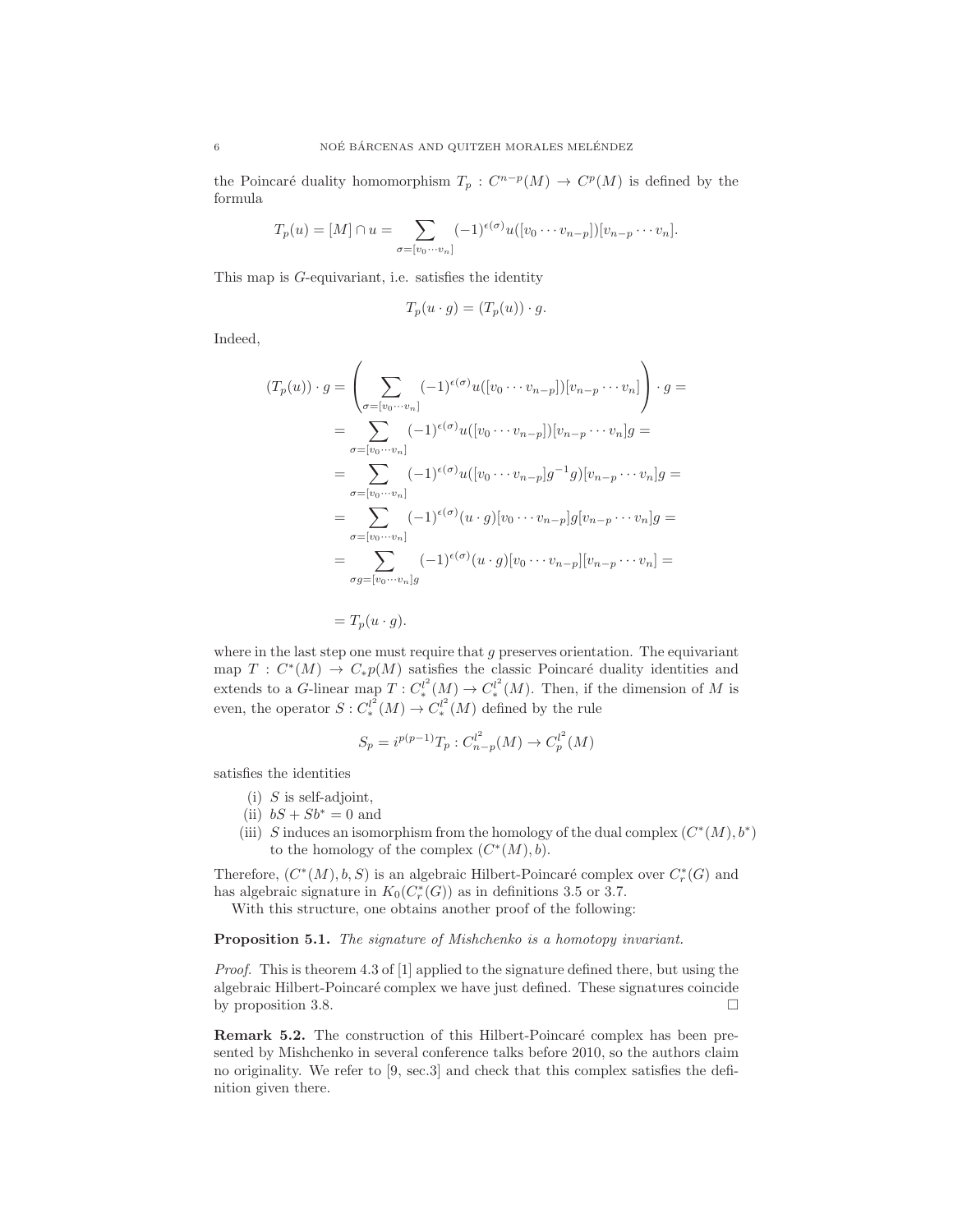5.2. The analytic signatures of a smooth G-manifold. Here we generalize the C<sup>∗</sup>-categories considered in [2] and reinterpret the complex  $(C<sup>*</sup>(M), b, S)$  as an equivariant analytically controlled Hilbert-Poincar´e complex. Then we show that the results about invariance of the analytic signature can be applied to bounded geometry spaces with bounded isotropy action, and that this is the case for proper spaces with bounded geometry quotient.

**Definition 5.3.** Let M be a proper metric space. An M-module H is a separable Hilbert space equipped with a non-degenerate representation of the  $C<sup>*</sup>$ -algebra  $C_0(M)$  of continuous, complex-valued functions on M vanishing at infinity.

**Definition 5.4.** Let  $G$  a finitely generated discrete group. A  $G$ -presented space  $X$ is a proper geodesic metric space presented as the quotient  $X = M/G$  of a proper geodesic metric space M by an isometric proper action  $\mu: G \times M \to M$  of the group G. The pair  $(M, \mu)$  is called a G-presentation of X.

For fixed discrete group  $G$  and space  $X$ , the presentations of  $X$  together with equivariant maps form a category. We avoid the action in the notation and say that  $M$  is a  $G$ -presentation of  $X$ . We shall assume in the following that all such presentations have an invariant open set where the action of the group G is free.

**Definition 5.5.** An equivariant  $G-X$ -module is an M-module H, where M is a G-presentation of X equipped with a compatible unitary representation of G.

Given a locally compact, separable and metrizable space, together with a nondegenerate representation on the Hilbert space  $H$ , that is, a nondegenerate continuous ∗-homomorphism

$$
\rho: C_0(X) \to B(H),
$$

we define the support of  $\nu \in H$  to be the complement in X of the union of all open subsets  $U \subset X$  such that  $\rho(f)(\nu) = 0$  for all  $f \in C_0(U)$ . An operator  $T \in B(H)$ is locally compact on  $X$  if  $fT$  and  $Tf$  are compact operators for all functions  $f\in C_0(X)$ .

**Definition 5.6.** The support of an operator  $T \in B(H)$ , denoted by  $Supp(T)$ , is the complement in  $X \times X$  of the union of all open subsets  $U \times V \subset X \times X$  such that  $\rho(f)T\rho(g) = 0$  for all  $f \in C_0(U)$  and  $g \in C_0(V)$ . More generally, if  $C_0(X)$ and  $C_0(Y)$  are represented no degnerately on Hilbert spaces  $H_X$  and  $H_Y$ , then the support of a bounded operator  $T : H_X \to H_Y$  is the complement in  $Y \times X$  of the union of all open subsets  $U \times V \subset Y \times X$  such that  $\rho_Y(f)T\rho_X(g) = 0$  for all  $f \in C_0(U)$  and  $q \in C_0(V)$ .

**Definition 5.7.** Let  $X$  be a locally compact separable and metrizable space, proper in the sense of metric geometry, meaning that closed balls are compact. Let  $\rho$ :  $C_0(X) \to B(H)$  be a nondegenerate representation on the Hilbert space X.

An operator  $T \in B(H)$  is boundedly controlled if the support  $Supp(T)$  is at bounded distance of the diagonal in  $X \times X$ , that means

$$
\sup_{y\in Supp(T),x\in\Delta(X)}\{(d_{X\times X}(y,x)\}<\infty.
$$

An operator  $T$  is locally compact on  $X$  if  $fT$  and  $Tf$  are compact for all functions  $f \in C_0(X)$ .

Given an operator  $T \in B(H)$ , we define its propagation  $Prop(T)$ , to be the following extended real number:

$$
Prop(T) = sup{d_{X \times X}(d(x, y) \mid x, y \in Supp(T) },
$$

and will say that an operator is of finite propagation if this number is finite.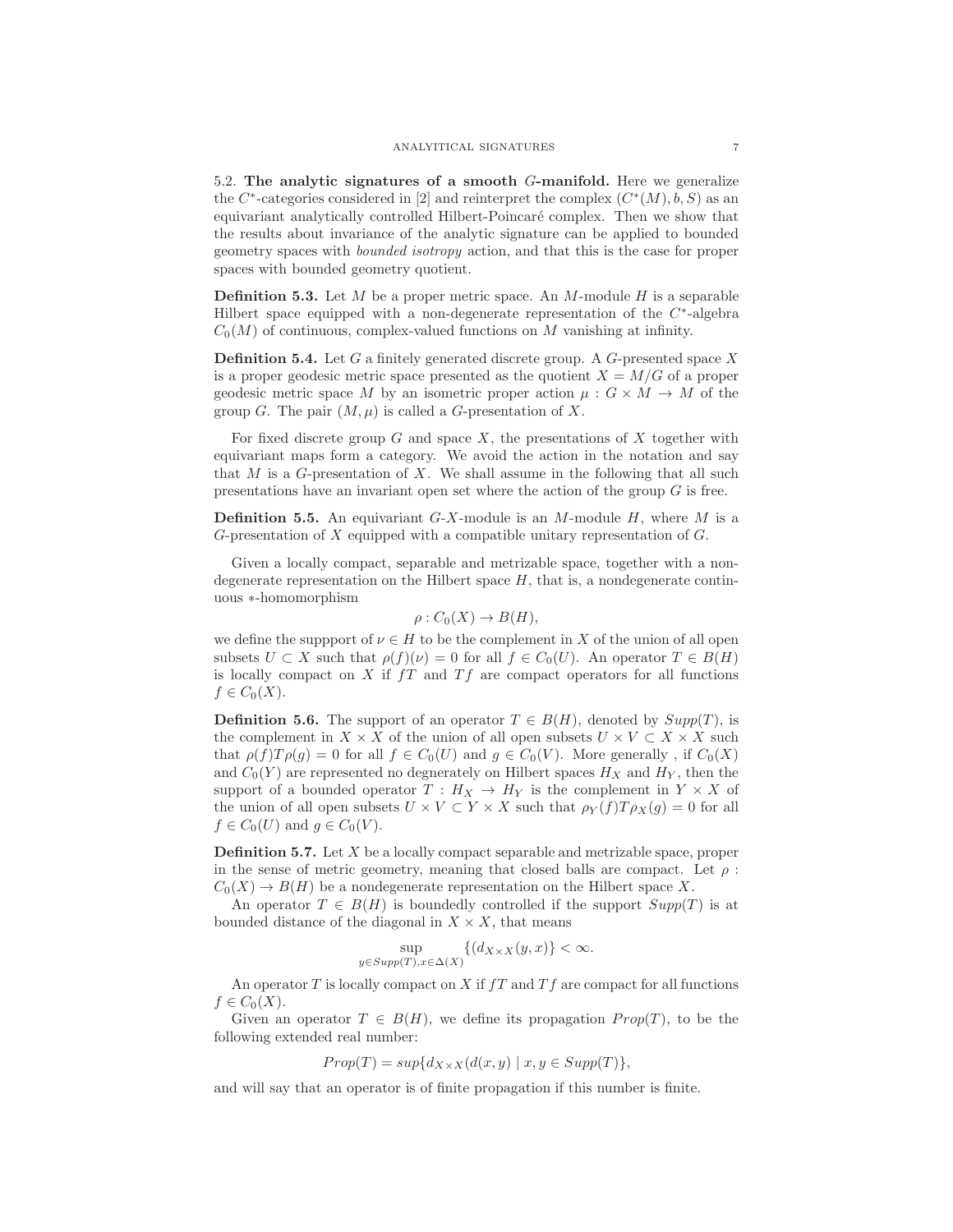**Definition 5.8.** Let M be an equivariant G-X-module. The category  $\mathfrak{A}(G, M)$  =  $\mathfrak{A}(X, G, M)$  is the category where the objects are equivariant  $G-X$ -modules for a fixed presentation  $M$ , and the morphisms are norm limits of  $G$ -equivariant, bounded, finite propagation operators between  $G-X$ -modules. The ideal  $\mathfrak{C}(G, M) =$  $\mathfrak{C}(X, G, M)$  is the category with the same objects as  $\mathfrak{A}(G, M)$ , and morphisms given by norm limits of G-equivariant, bounded, compactly supported operators.

The category  $\mathfrak{A}(G,M)$  and its ideal  $\mathfrak{C}(G,M)$ , are defined in an analogous way to the categories  $\mathfrak{A}(X)$  and  $\mathfrak{C}(X)$ , compare [2, p. 304].

**Definition 5.9.** Let  $X$  be a proper (both in the sense of group actions and metric geometry), locally compact and metrizable G-space.  $D : H \to H$  be a bounded selfadjoint operator. We will say that  $T$  is analytically controlled if it is controlled over  $(\mathfrak{A}(X, G, M), \mathfrak{C}(X, G, M))$  in the sense of definition 4.5.

We will now include for the sake of completness the following notion of geometrically controlled operator, which will be relevant for the comparison with Hilbert-Poincaré complexes (see Def.  $5.3$  and  $5.5$  in [1] for more details on geometric control):

**Definition 5.10.** Let  $X$  be a geodesic, proper space (in the sense of metric geometry, meaning that closed balls are compact). A complex based vector space  $V$  is called geometrically controlled over X if it is provided with a basis  $B \subset V$ , and a function  $c: V \to X$  with the following property: for every  $r > 0$ , there is an  $N < \infty$  such that if  $S \subset X$  has diameter less than R, then  $c^{-1}(S)$  has cardinality less than N.

A linear transformation  $T: V \to W$  between geometrically controlled spaces is geometrically controlled if

- The matrix coefficients with respect to the basis are uniformly bounded.
- There exists some  $C > 0$  such that the  $(v, w)$ -matrix coefficient is zero whenever  $d(c(v), c(w)) > C$ .

For X compact, one can now proof the analogous of lemma  $2.12$  in [2]:

**Lemma 5.11** (2.12 in [2]). The  $C^*$ -algebra of endomorphisms of a non-trivial object in  $\mathfrak{C}(X, G, M)$  is Morita equivalent to  $C_r^*(G)$  and, therefore, their K-theories are isomorphic.

Proof. Actually, the arguments for its proof in [13] are given for a proper cocompact action of  $G$ .

Let M be a simplicial complex, and let  $G \times M \longrightarrow M$  be a proper simplicial action of a discrete group G. Assume that the quotient  $M/G$  is compact. Let  $\mathfrak{F}_M$ the family generated by the (finite) subgroups of G having non empty fixed point set in  $M$ , i.e.

$$
\mathfrak{F}_M = \{ H < G \, | \, M^H \neq \emptyset \},
$$

where

$$
M^H = \{ x \in M \mid hx = x, h \in H \}.
$$

**Definition 5.12.** The action  $G \times M \longrightarrow M$  is said to be of bounded isotropy if the order of the elements in  $\mathfrak{F}_M$  is uniformly bounded, i.e. there is a constant  $c_M$ such that  $|H| < c_M$  for every  $H \in \mathfrak{F}_M$ .

**Lemma 5.13.** If the quotient  $X = M/G$  is of bounded geometry and the action  $G \times M \longrightarrow M$  is of bounded isotropy, then M is of bounded geometry.

*Proof.* Take a point  $x \in M$  and let  $S(x)$  the set of simplices containing x. Denote by  $p : M \longrightarrow M/G$  the projection on the quotient. Then  $p(S(x)) = S(p(x))$  and,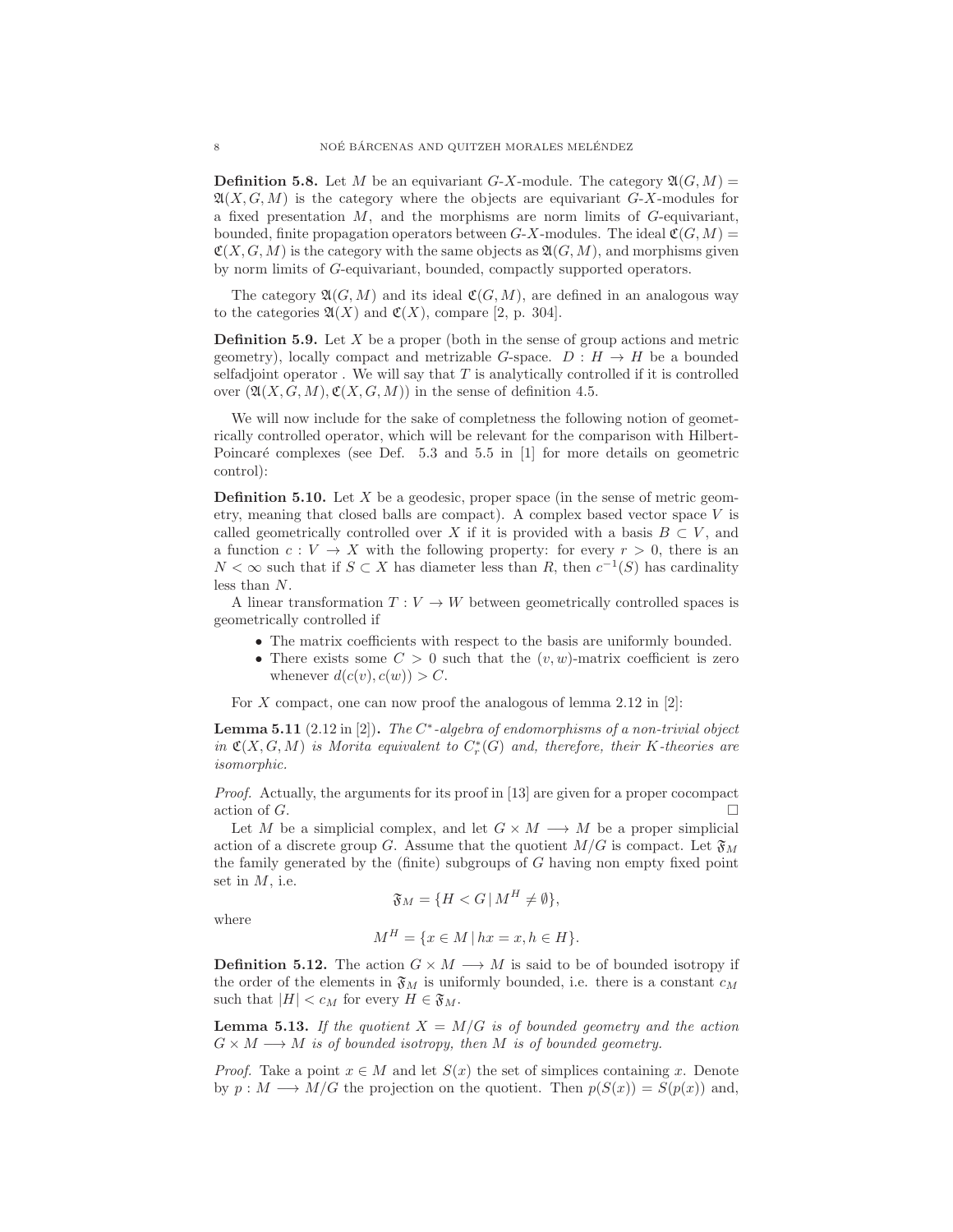therefore,  $\#S(x) \leq \#S(p(x)) \cdot c_M \leq N \cdot c_M$ , where N is the bound on the number of simplices containing a point in  $M/G$ .

**Lemma 5.14.** A proper co-compact space M, with action  $G \times M \longrightarrow M$  of a discrete group G is of bounded isotropy.

*Proof.* Choose finite family  $(U_i, G_i)$ ,  $i = 1, \ldots, N'$  such that  $U_i \subset M$  are open subsets and  $G_i < G$  are finite subgroups such that, if a point  $x \in gU_i$  for some  $g \in G$ , then one has that  $G_x < gG_i g^{-1}$ . Therefore  $\beta = \max_i |G_i|$  is a bound on the orders of isotropy groups of points in the space  $M$ .

We will not discuss the functorial properties of the  $C<sup>*</sup>$ -alebras associated to coarse structures of a proper metric space, called in the literature "morphism covering a coarse map". However, we will need a restriction map for the inclusion of a boundary component into a a bordism satisfying some additional assumptions, see the coments preceeding section 6.

**Definition 5.15.** Let  $X$  be a proper space and  $M$  a  $G$ -presentation of  $X$ . A Hilbert-Poincaré complex is equivariantly analytically controlled if it is analytically controlled over  $(\mathfrak{A}(X, G, M), \mathfrak{C}(X, G, M))$ , i.e. the modules in the complex are objects of these categories, the operator  $B = b + b^*$  is controlled over  $(\mathfrak{A}(X, G, M), \mathfrak{C}(X, G, M))$  and the duality operator S is a morphism in the category  $\mathfrak{A}(X, G, M)$ .

In the following, by controlled in the case of a complex of Hilbert modules we mean equivariantly analytically controlled and in the case of an operator we mean controlled over  $(\mathfrak{A}(X, G, M), \mathfrak{C}(X, G, M)).$ 

**Theorem 5.16.** If the quotient  $X = M/G$  is of bounded geometry and the action  $G \times M \longrightarrow M$  is of bounded isotropy and orientation preserving, then its Higson-Roe non-commutative signature is a homotopy and bordism invariant in the controlled category.

*Proof.* As  $M$  is of bounded geometry, its simplicial chain and cochain complexes are geometrically controlled. The action either permutes or fixes simplices and is therefore unitary, and the fundamental cycle of such a triangulation is invariant. By theorem 3.14 in [2, p.309] geometric control implies analytic control. The comment before section 3.2 on [2, p.310] ensure that this is true also in the equivariant setting. This means that the  $l^2$ -chain complex  $C_*^{l^2}(M)$  of M is an example of an analytically controlled Hilbert-Poincare complex.

In the case of bordism invariance, one shall assume that one has a triangulated bordism such that the simplices in the boundary coincide with the given triangulation of M.

The result now follows as a corollary of theorems 5.12 and 7.9 of [1].  $\Box$ 

#### 6. Directed bordism invariance

In this section, we review the approach to bordism invariance of the coarse index due to C. Wulff [14] and extend it to the context of manifolds with proper actions of a discrete group.

We recall that given a smooth manifold with a proper, smooth  $G$ -action  $M$ , the existence of G- invariant Riemannian metrics due to Palais [12] implies the existence of a G-invariant geodesic length metric on M. Recall that this geodesic metric is proper in the sense of metric geometry, meaning that closed balls are compact.

In order to define adequately the (coarse index) boundary maps and the functoriality properties after K-treory, certain remarks on the bounded coarse structure on a proper geodesic manifold are pertinent within an equivariant setting. References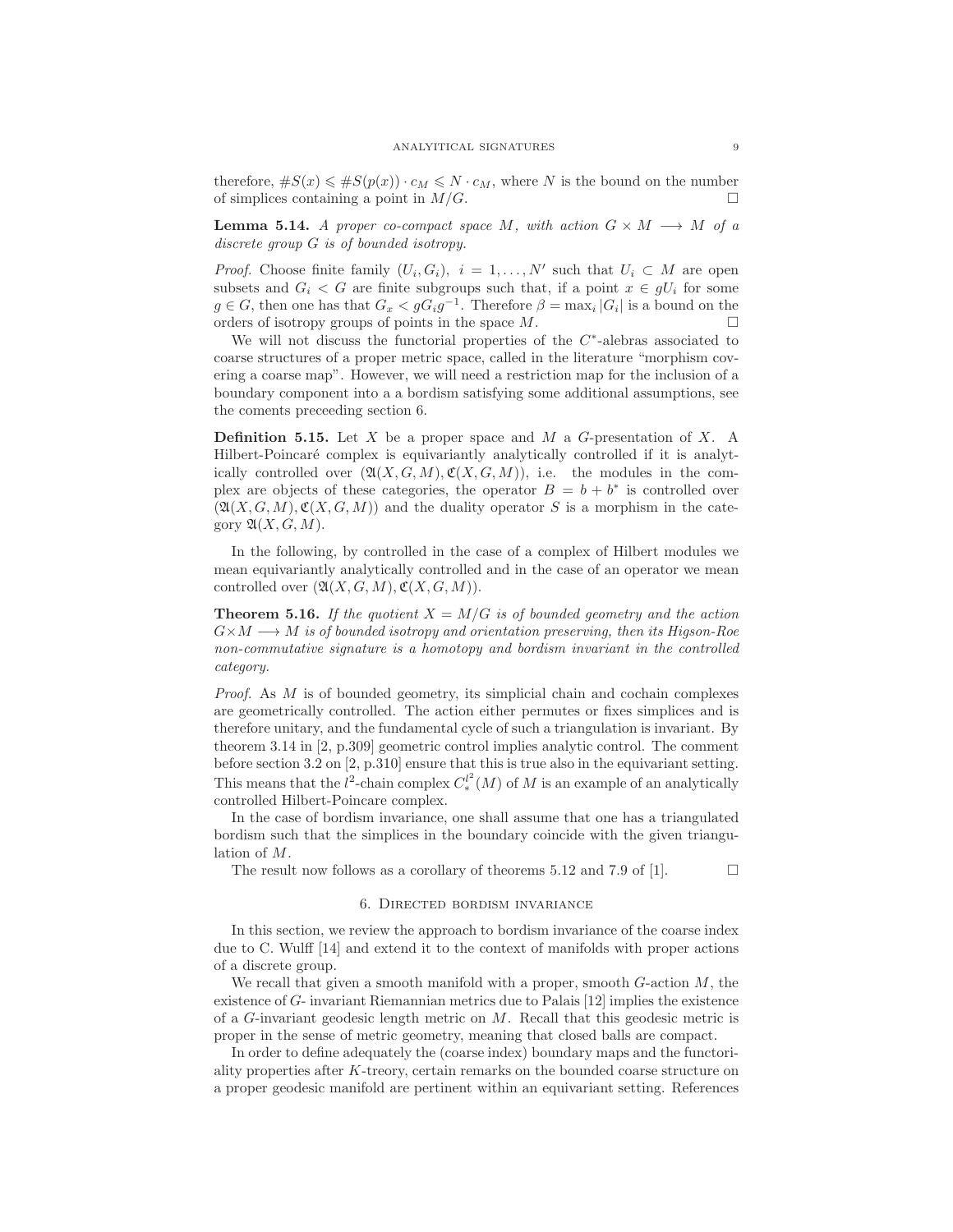for the bounded coarse bounded structure, and other ones on a geodesic metric space include [3], chapter 6, although we specialize here to the Riemannian manifold case. We recall however that, as noticed by Wulff [14], the proof of bordism invariance of the coarse index is independent of the coarse structure considered on the manifolds.

**Definition 6.1** (Coarse map in the bounded metric structure). Let  $M$  and  $N$  be proper Riemannian G-manifolds equipped with G-invariant geodesic length metrics  $d_M$  and  $d_N$ . A map  $f: N \to M$  is a coarse map is

- The inverse image of every closed ball is compact.
- For every  $R > 0$ , there exists  $\delta > 0$ , such that  $d_N(x, x') < R$  implies  $d_M(f(x), f(x')) < \delta.$

A coarse map induces a  $C<sup>*</sup>$ -homomorphism of the alebras of locally compact and finite propagation operators by lemma 6.3.13 in [3].

**Definition 6.2** (Coarse equivalence). A coarse equivalence is a map  $f : N \to M$ for which there exists another map  $g : M \to N$ , called a coarse inverse, such that the compositions  $f \circ g$  and  $g \circ f$  are at bounded distance to the identity, meaning that there exists a real number  $M > 0$  that satisfies the following inequalities:

$$
d_N(g \circ f(x), g \circ f(x')) < M
$$
  

$$
d_M(f \circ g(y), f \circ g(y')) < N
$$

**Definition 6.3** (Directed bordism). Let  $N_1$  and  $N_2$  be proper, oriented G-manifolds of dimension  $n$ . Assume that they are furnished with the bounded coarse structure associated to the geodesic length metric.

A directed bordism from  $N_1$  to  $N_2$  is a proper G-manifold W, such that  $\partial W =$  $N_1 \coprod N_2$ , the inclusions  $i_1 : N_1 \to W$ ,  $i_2 : N_2 \to W$  are coarse maps, and the coarse map  $i_2$  is a coarse equivalence.

**Definition 6.4.** [Analytical  $c$ - bordism groups] Let  $M$  be a proper  $G$ -space with an action of bounded isotropy. The analytical bordism group  $\Omega_n^{\text{an},\text{eq}}(M)$  is the group with generators  $(N, f, E, b)$ , such that N is a proper, oriented manifold of bounded isotropy with an equivariant coarse map  $f : N \to M$ . E is G-X-Hilbert module with presentation N, i.e. an equivariant N-module with  $X = N/G$ , and  $b : E \to E$ is a controlled operator.

Two of such generators  $(N_1, f_1, E_1, b_1)$  and  $(N_2, E_2, f_2, b_2)$  are said to be cbordant if there exist directed bordisms W from  $N_1$  to  $N_2$ , and  $\overline{W}$  from  $N_2$  to  $N_1$ , together with coarse maps  $F: W \to M$ ,  $\overline{F}: \overline{W} \to M$ , maps  $E_i \to E$ , covering the inclusions  $N_i \to W$ ,  $N_i \to \bar{W}$  and a pair of controlled operators B,  $\bar{B}$ restricting to  $f_i$ , respectively  $b_i$ .

If the space  $M$  is a proper oriented manifold of bounded isotropy, then one defines the signature representative in the group  $\Omega_n^{\text{an},\text{eq}}(M)$  by taking  $f = \text{id}$  and, for example,  $E = \Omega_{L^2}^*(M)$ , the  $L^2$ -completion of the de Rham complex of M and b as the signature operator. Although this is an unbounded operator, the generalized conditions of analytical control meet (meaning that the Cayley transform is locally compact and of finite propagation and the resolvent has finite propagation).

One can also, take  $E' = C_*^{l^2}(M) \oplus C_*^{l^2}(M)$  and  $b = B_S$  as in (3.5), where S is the Poincaré duality homomorphism completion. Both choices coincide in terms of index by theorems 5.5 and 5.12 in [2], using the version of analytic control defined in here.

**Definition 6.5** (Coarse Index). The coarse index of a bordism class  $\alpha \in \Omega_n^{\text{an},\text{eq}}(M)$ with representative  $(M, f, E, b)$  is the class in  $K^{n-1}(\mathfrak{A}(X, G, M)/\mathfrak{C}(X, G, M))$  of the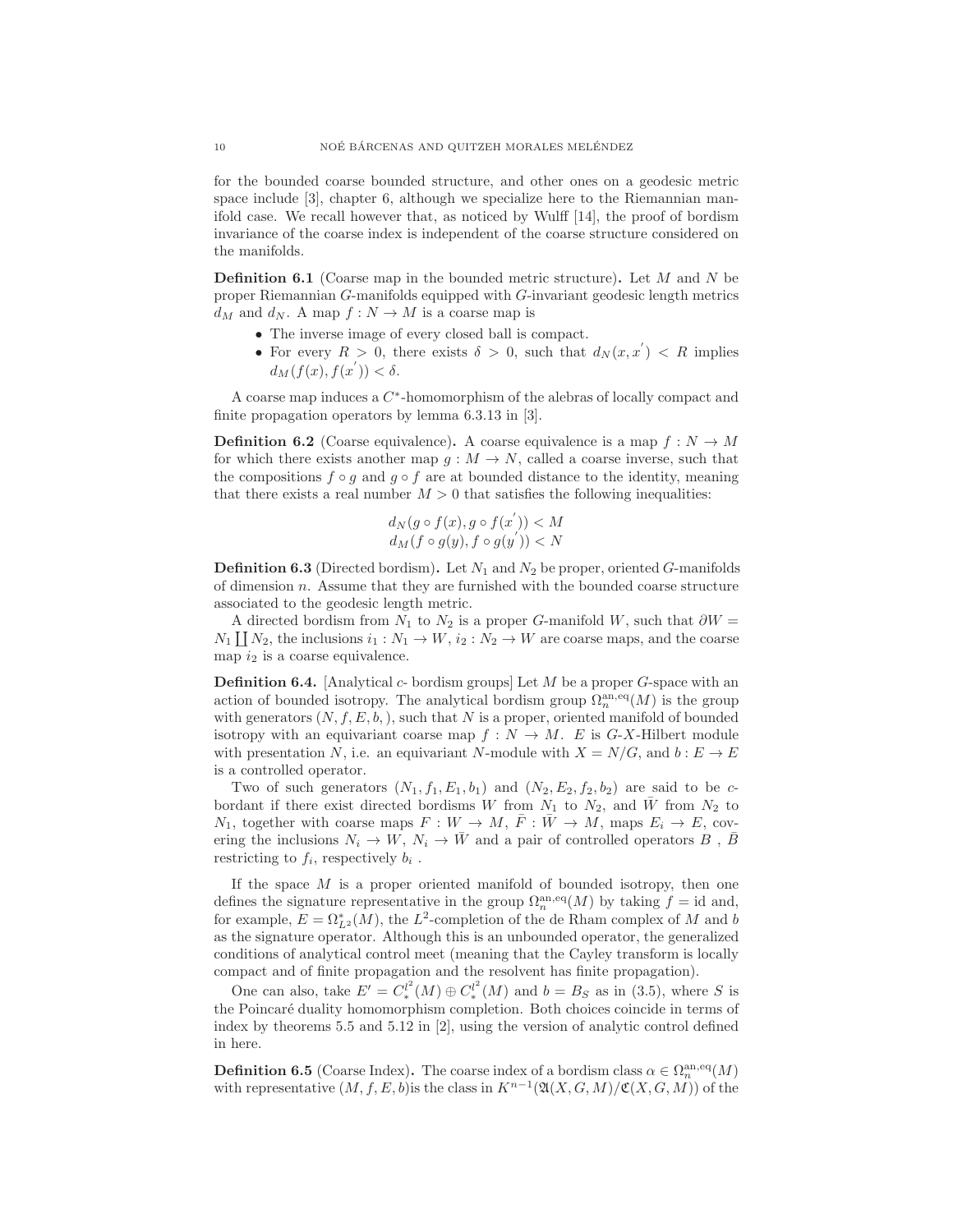boundedly controlled operator  $b$  associated to the Hilbert-Poincaré complex  $E$ . We will denote this group homomorphism by  $I$ , denoting the coarse index.

Definition 6.6 (Analytical signature). The analytical signature of a bordism class  $\alpha \in \Omega_n^{\text{an},\text{eq}}(M)$  with representative  $(M, f, E, b)$  is given as the composition of the coarse index map I together with the coarse assembly map . ( The coarse assembly map for  $X$  is the homomorphism

$$
\mu: K_i(M) \cong K_{i+1}(D^*_{G}(M)/C^*_{G}(M)) \to K_i(C^*_{G}(M)),
$$

where the first isomorphism is given by Paschke duality and the second is the boundary map in the long exact sequence of K-groups associated to the ideal  $C^*(M)$ in  $D^*(M)$ .)

In the following we shorten the notation  $\mathfrak{A}(X, G, M)$ ,  $\mathfrak{C}(X, G, M)$  by  $\mathfrak{A}(M)$ ,  $\mathfrak{C}(M)$  respectively.

We interpret now the main result of  $[14]$  in an equivariant setting:

Theorem 6.7. The analytical G-signature is a directed bordism invariant.

Proof. The situation is completely analogous to [14], where the invariance is seen to be a consequence of the naturality of the assembly map. Consider the diagram of G-equivariant inclusions, which are assumed to give coarse maps.



The long exact sequence in K-theory of  $C^*$ -algebras gives:

$$
K_{p+1}(\mathfrak{A}(W\diagup\partial W))\mathfrak{C}(W\diagup\partial W)) \xrightarrow{\partial} K_p(\mathfrak{A}(\partial W))\mathfrak{C}(\partial W) \longrightarrow K_p(\mathfrak{A}(W))\mathfrak{C}(W)
$$

$$
\downarrow_{A_{\partial W}} \qquad \qquad \downarrow_{A_{\partial W}} \qquad \qquad \downarrow_{A_{\partial W}} \qquad \qquad \downarrow_{A_{\partial W}} \qquad \qquad \downarrow_{A_{\partial W}}
$$

$$
K_p(C^*(\partial W)) \xrightarrow{\phantom{A_{\partial W}}} K_p(C^*(W))
$$

Where the upper morphism  $\partial$  is the connecting homomorphism, and the vertical morphisms are coarse assembly maps.

The functoriality of the index morphism, assembly map gives thus that

$$
A_W(i_1([b_1]) = A_W(i_2([b_2]).
$$

 $\Box$ 

,

### 7. Mapping surgery to analysis

In this section, we will state the main theorem of this note:

Theorem 7.1. Let M be a proper G manifold with a bounded isotropy action. Assume that the quotient  $M/G$  has bounded geometry. Then, the following diagram is commutative

$$
\Omega_n^{\text{an},\text{eq}}(M)
$$
\n
$$
K_{n-1}(\mathfrak{A}(M)/\mathfrak{C}(M)) \xrightarrow{\omega_1} KK_G^n(C_0(M), \mathbb{C}) \xrightarrow{\omega_2} KK_G^n(C_0(\underline{EG}), \mathbb{C}) \xrightarrow{\mu} K_n(C^r_*(G))
$$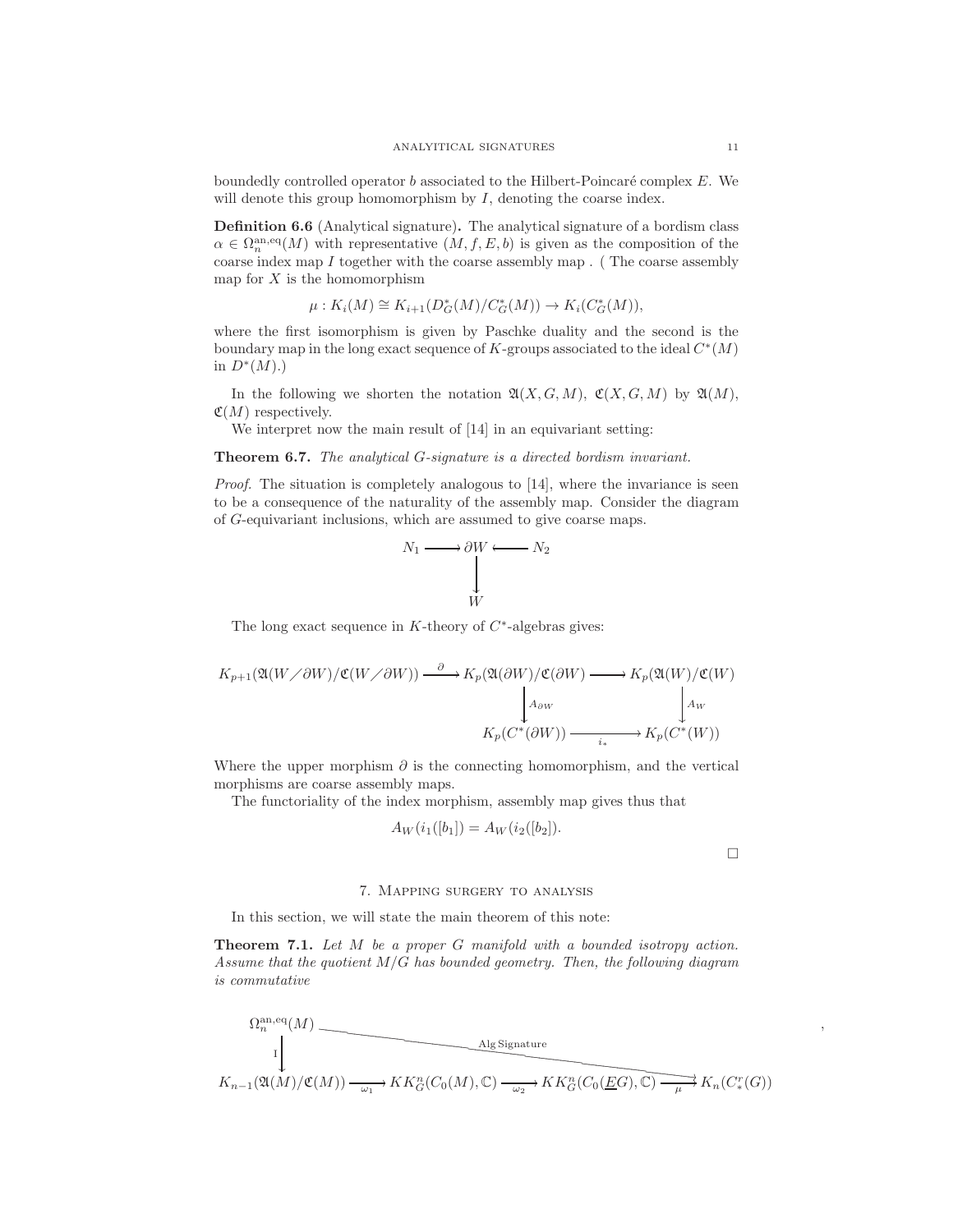where the maps are definded as follows: the map I is the coarse index,  $\omega_1$  is the isomorphism constructed in [13](denoted by  $\omega_4$  in page 242), the group homomorphism  $\omega_2$  is induced by the up to G-equivariant homotopy unique map  $M \to EG$ , and  $\mu$  denotes the analytical Baum-Connes assembly map in KK-theory. We will call the composition

$$
\mu \circ w_2 \circ w_1 \circ I : \Omega_n^{\mathrm{an},\mathrm{eq}}(M) \longrightarrow K_n(C_*^r(G))
$$

the analytical signature.

*Proof.* The analytical Assembly map  $\mu : KK_G^n(C_0(\underline{E}G), \mathbb{C}) \to K_n(C_*^r(G))$  is given by the composite of the descent homomorphism

$$
KK_G^n(C_0(\underline{E}G),\mathbb{C}) \to KK^n(C_0(\underline{E}G) \rtimes_r G, \mathbb{C} \rtimes_r G)
$$

followed by composing with the map given by the Kasparov product with the Mishchenko-Fomenko line bundle for  $EG$ ,

$$
KK^n(C_0(\underline{E}G) \rtimes_r G, \mathbb{C} \rtimes_r G) \to KK^n(\mathbb{C}, C_r^*(G)).
$$

By KK-theoretical homotopy invariance, the composite map

$$
KK_G^n(C_0(M), \mathbb{C}) \longrightarrow KK_G^n(C_0(\underline{E}G), \mathbb{C}) \longrightarrow K_n(C_*^r(G))
$$

agrees with the composite

$$
KK_G^n(C_0(M), \mathbb{C}) \to KK^n(C_0(M) \rtimes_r G, \mathbb{C} \rtimes_r G) \to KK^n(\mathbb{C}, C_r^*(G)),
$$

which consists of the descent homomorphism followed by the Kasparov product with a Mishchenko-Fomenko element for  $C_0(M)$  (called  $w_5$  and  $w_6$  in [13], p. 242, respectively.)  $\Box$ 

# **REFERENCES**

- [1] Higson N., Roe J. Mapping surgery to analysis I. K-theory (2004) 33: 277–299, Springer 2005.
- [2] Higson N., Roe J. Mapping surgery to analysis II. K-theory (2004) 33: 301–324, Springer 2005.
- [3] Higson N., Roe J. Analytic K-homology. Oxford Science Publications 2000.
- [4] S. Illman. Existence and uniqueness of equivariant triangulations of smooth proper Gmanifolds with some applications to equivariant Whitehead torsion. J. Reine Angew. Math., 524:129–183, 2000.
- [5] Kasparov G.G. The generalized index of elliptic operators. Functional Analysis and Its Applications, Vol. 7, No.3, 1973.
- [6] Kasparov G.G. Topological invariants of elliptic operators.I: K-homology. Math. USSR-Izvestiya Vol. 9, No.4, 1975.
- [7] Kasparov G.G. The operator K-functor and extensions of C∗-algebrasMath.. USSR Izvestija Vol. 16, No.3, 1981.
- [8] T. Korppi. Equivariant triangulations of differentiable and real-analytic manifolds with a properly discontinuous action. Annales Academi acientiarum fennic matematica dissertationes, number 141. Suomalainen Tiedeakatemia , Helsinki, 2005.
- [9] A.S. Mishchenko. The theory of almost algebraic Poincaré complexes and local combinatorial Hirzebruch formula. Acta Appl. Math., 68, no. 1-3, 2001, 5–37.
- [10] Mishchenko A. S., Homotopy invariants of non-simply connected manifolds. I. Rational invariants Izv. Akad. Nauk SSSR Ser. Mat., 34 (1970), 501–514
- [11] A.S. Mishchenko. Signature of manifolds with proper action of a discrete group and the Hirzebruch type formula. Conference: "Topology, Geometry, and Dynamics: Rokhlin Memorial", Saint Petersburg, 2010.
- [12] R. Palais. On the existence of slices for actions of non-compact Lie groups. Ann. of Math. (2)73. 1961. Paes 295–323
- [13] J. Roe. Comparing Analytical Assembly maps. Quart. J. Math. 53 (2002), 241-248.
- [14] C. Wulff. Bordism Invariance of the Coarse index. Proc. American Mathematical Society. Vol. 140. number 8, 2012. Pages 2693-2697.